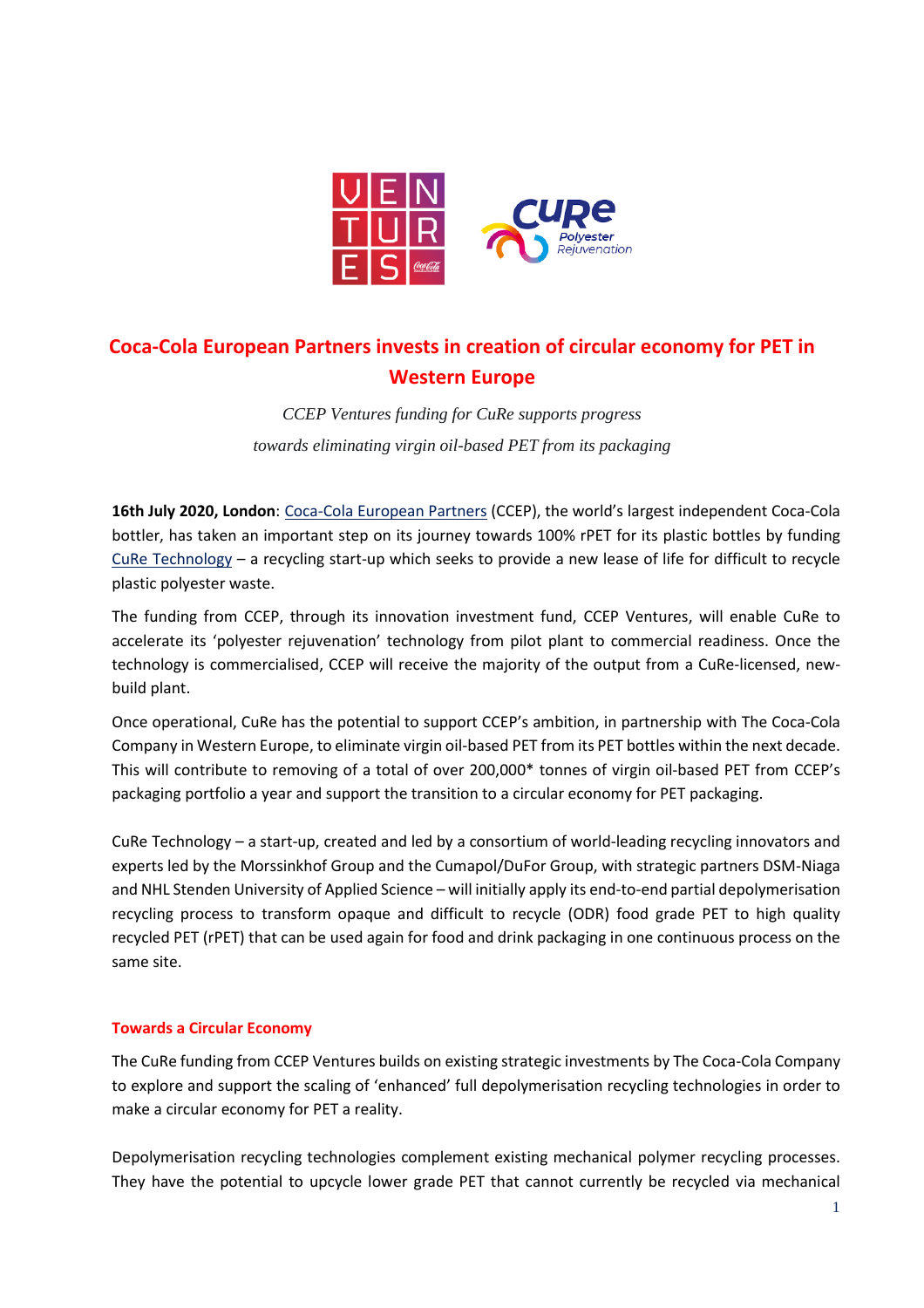recycling means and is instead currently downcycled, incinerated or sent to landfill. These depolymerisation technologies could play a role in significantly increasing the supply of rPET whilst also accelerating the transition to a circular economy for PET bottles by reducing the reliance on virgin oilbased PET.

The Coca-Cola system in Western Europe is working towards a future source vision for its PET material which will help remove the need for virgin oil-based PET (figurative future sources of PET in Western Europe: 70% derived from mechanical recycling with 25% from depolyemrisation recycling and 5% PET from plant-based renewable sources, all while remaining 100% recyclable\*).

**Joe Franses, Vice President, Sustainability at Coca-Cola European Partners** said: "CuRe is an exciting technology start-up with transformational potential developed by an experienced consortium, making it an ideal investment for CCEP Ventures. Our investment in CuRe underlines our commitment to supporting innovations that have the potential to drive growth in our business and our sustainable packaging goals. It also offers us the potential to access vital rPET volume that will help to accelerate delivery of our 100% rPET ambition for our PET bottles."

As part of their joint Sustainability Action Plan, [This is Forward,](https://www.cocacolaep.com/sustainability/this-is-forward/action-on-packaging/) Coca-Cola European Partners and Coca-Cola in Western Europe have pledged that by 2025, Coca-Cola will: collect a can or bottle for every one it sells and ensure that all its packaging is 100% recyclable and by 2023 will: ensure that at least 50% of the content of its PET bottles will come from recycled content, accelerating towards its ambition to use zero oil-based PET in its PET bottles in the future, using instead 100% recycled or renewable content.

**Josse Kunst, Chief Commercial Officer at CuRe Technology** said: "Polyester is one of the world's most reversible plastics and should not go to waste. In the pilot plant phase of the CuRe process, we were supported with a subsidy from the European Union and the three northern provinces of the Netherlands. Now our ambition to create an energy-efficient solution for product to product polyester transformation will be accelerated because of this funding.

The support of CCEP Ventures will enable us to start with opaque and difficult to recycle food grade PET and take the first step towards our ultimate vision of recycling all polyester, again and again."

*\*By 2019, CCEP was already using 60,000 tonnes of rPET in its bottle and has committed to using 50% rPET by 2023,* 

*\*\*Plant-based renewable plastics are made from the converted sugars found in plants.*